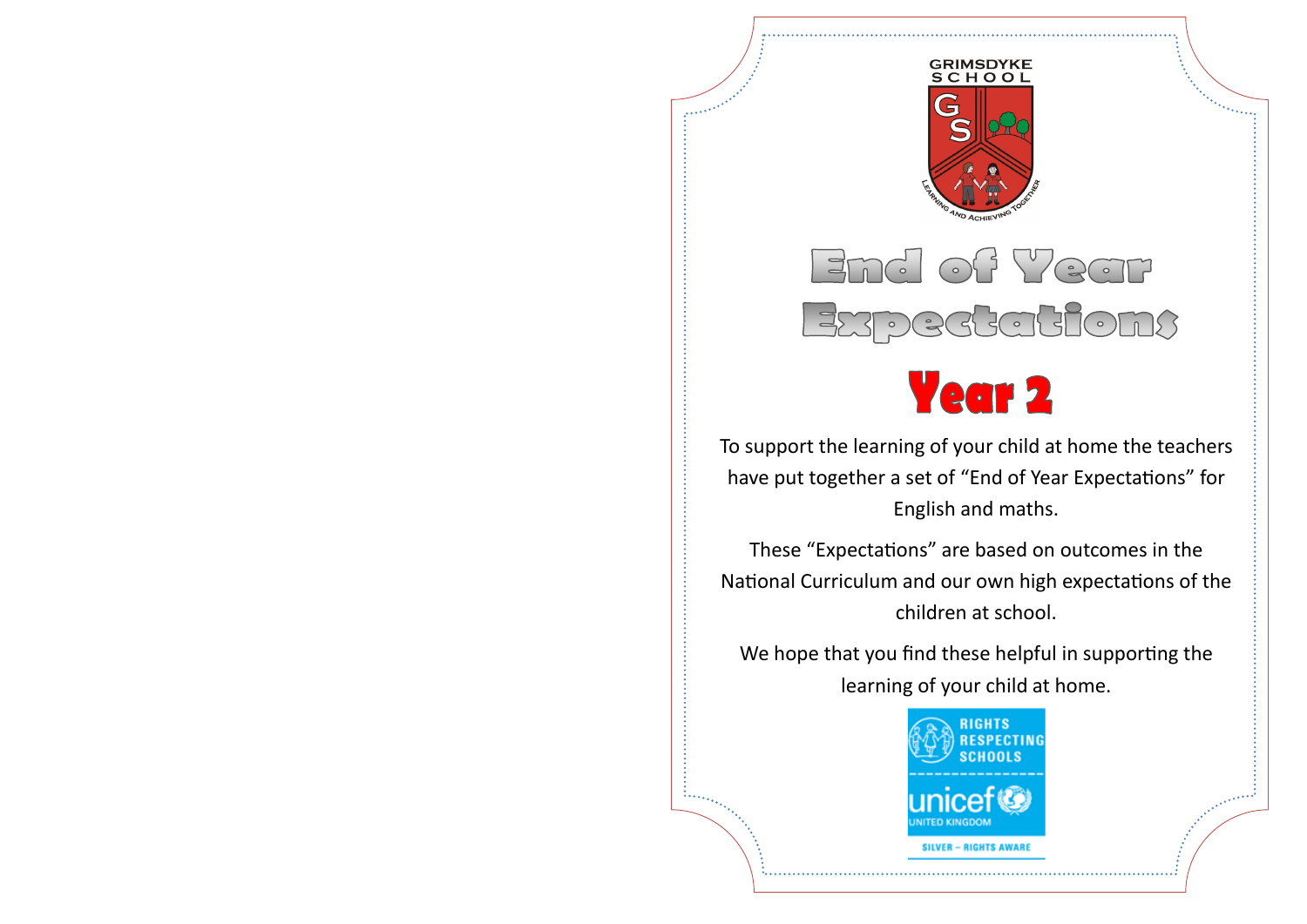### **English - Reading**

Read accurately most words of two or more syllables.

- Read most words containing common suffixes.
- Read 30 common exception words.
- . Read the majority of common exception words.
- Read most words accurately without overt sounding and blendng. (approximately 90 words per minute)
- Read with fluency to allow them to focus on their understanding rather than on decoding individual words.
- Sound out most unfamiliar words accurately, without undue hesitation.
- Check a text makes sense to them, correcting any inaccurate reading.
- Answer questions about a text and make some inferences.
- Explain what has happened so far in what they have read.
- $\frac{1}{2}$  Make a prediction about the text.
	- To be able to read with expression.

#### Glossary

**Blending the phonemes:** Children will start to put sounds together, to make short words, such as: cat, nap, pin, tap, etc. This is called blending phonemes.

**Commutativity:** Able to be 'moved around', e.g  $5 + 6 = 6 + 5$ .

**Graphemes:** A letter or letters which represent a sound.

**Grapheme phoneme correspondence:** Knowing a GPC means being able to match a phoneme to a grapheme and vice versa.

**Inferences:** Conclusions reached by the child based on their reasoning and from the evidence from the text.

**Inverse:** In effect, the 'opposite' eg. The inverse of addition is subtraction.

**Number bonds:** Pairs of numbers which are easily recognisable as adding up to a number (eq.  $8 + 2 = 10$ ).

**Phase 5:** Children entering Phase 5 will already be able to read and spell words with adjacent consonants, such as trap, string and flask. They will also be able to read and spell some polysyllabic words. In Phase 5 children will learn more graphemes (a letter or letters which represent a sound) and phonemes. For example, they already know ai as in rain, but now they will be introduced to 'ay' as in day and 'a-e' as in make.

Phonemes: The shortest unit of sound, e, q 's' in 'sat'.

**Regrouping:** Describes the process of changing groups of ones into tens to make adding and subtracting easier.

**Segment/segmenting:** This involves hearing a word, splitting it up into the phonemes that make it, using knowledge of GPCs to work out which graphemes represent those phonemes and then writing those graphemes down in the right order. This is the basis of spelling .